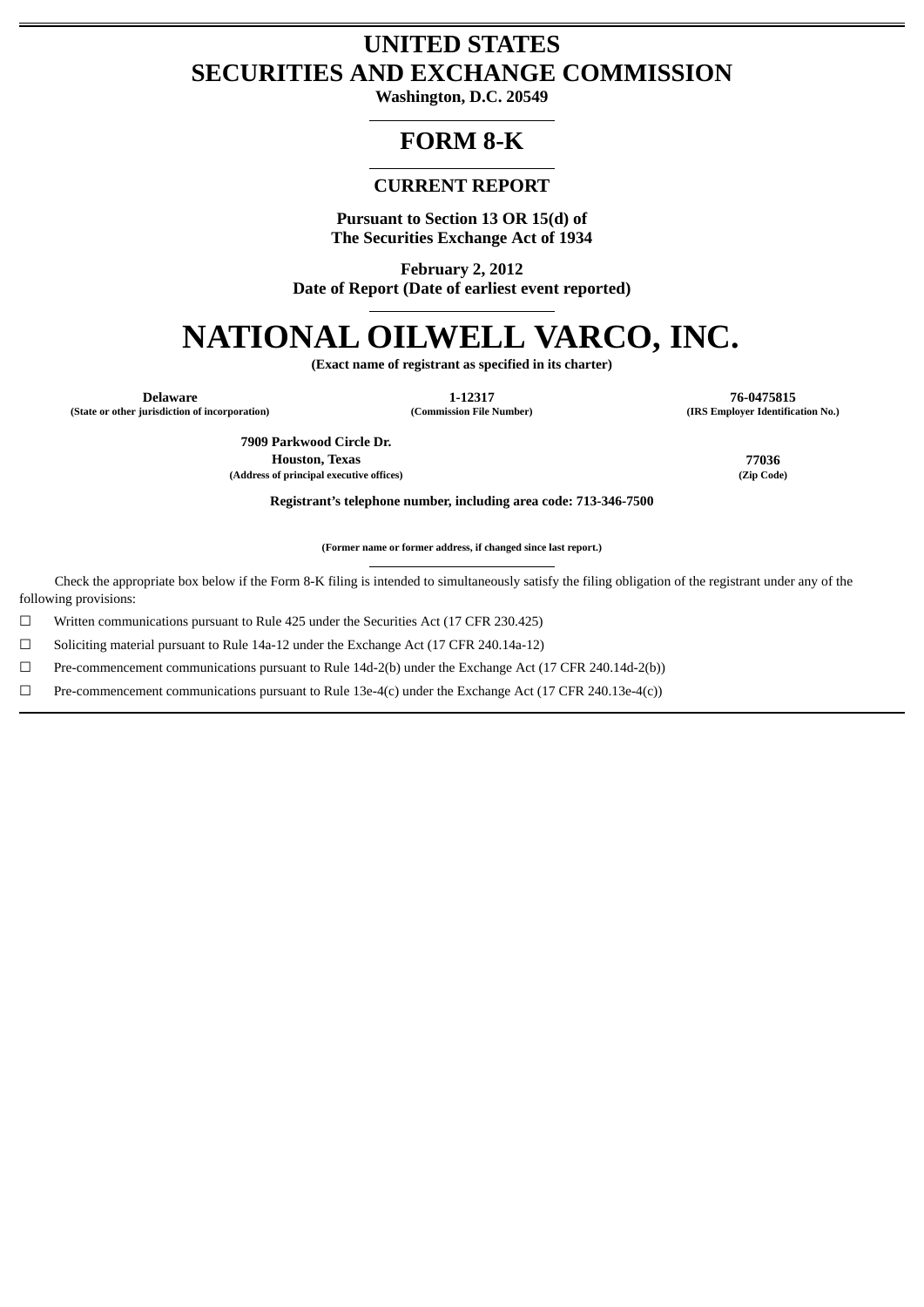#### **Item 2.02 Results of Operations and Financial Condition**

On February 2, 2012, National Oilwell Varco, Inc. issued a press release announcing earnings for the quarter and full year ended December 31, 2011 and conference call in connection therewith. A copy of the release is furnished herewith as Exhibit 99.1 and incorporated herein by reference.

The information contained in this Current Report shall not be deemed to be "filed" for purposes of Section 18 of the Securities Exchange Act of 1934 (the "Exchange Act") or otherwise subject to the liabilities of that section, nor shall it be incorporated by reference into a filing under the Securities Act of 1933, or the Exchange Act, except as shall be expressly set forth by specific reference in such a filing.

#### **Item 9.01 Financial Statements and Exhibits**

(d) *Exhibits*

The following exhibit is provided as part of the information furnished under Item 2.02 of this Current Report on Form 8-K:

99.1 National Oilwell Varco, Inc. press release dated February 2, 2012 announcing the earnings results for the fourth quarter and full year ended December 31, 2011.

#### **SIGNATURES**

Pursuant to the requirements of the Securities Exchange Act of 1934, the registrant has duly caused this report to be signed on its behalf by the undersigned hereunto duly authorized.

Date: February 2, 2012 **NATIONAL OILWELL VARCO, INC.** 

/s/ Raymond W. Chang

Raymond W. Chang Vice President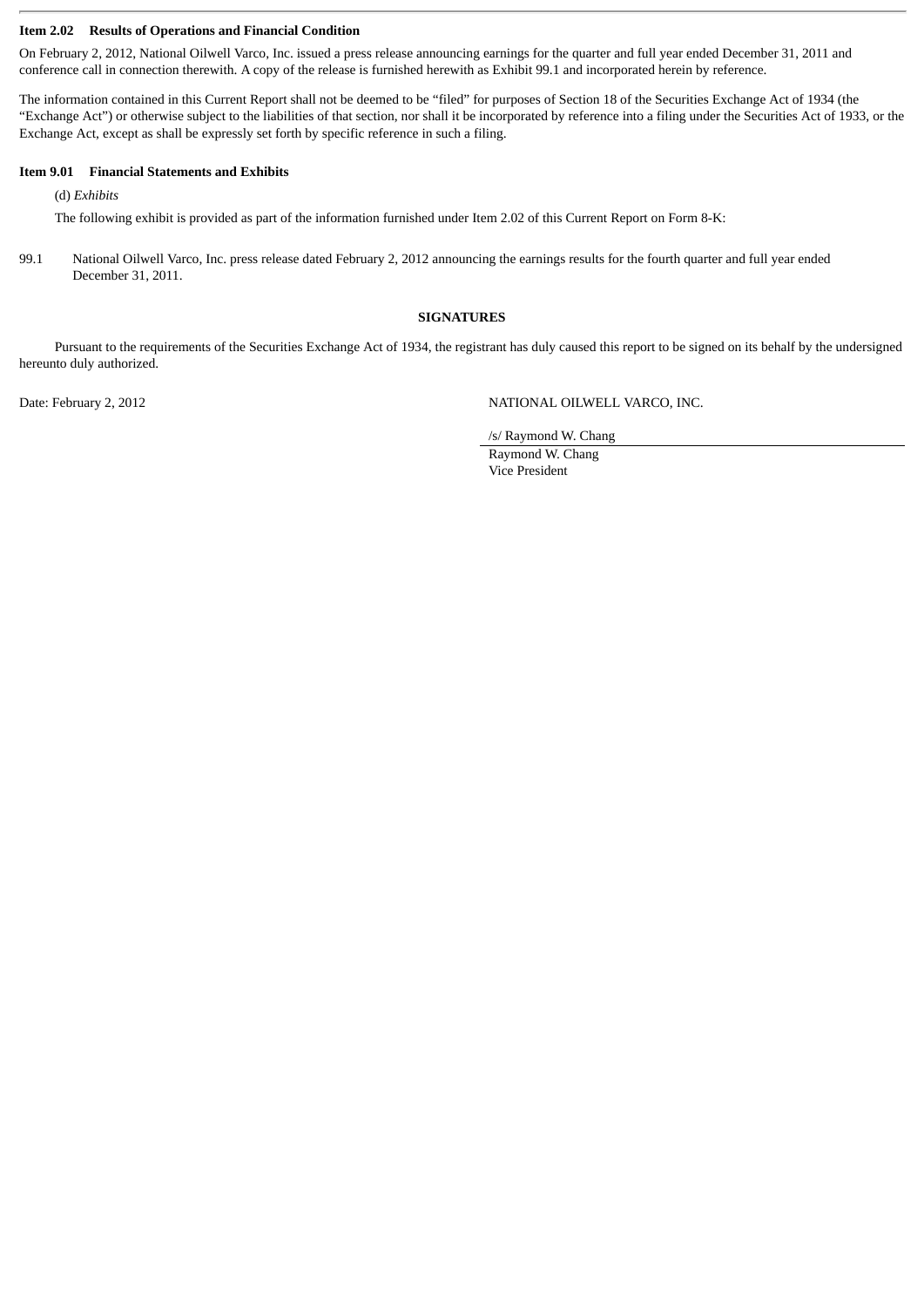### **Index to Exhibits**

99.1 National Oilwell Varco, Inc. press release dated February 2, 2012 announcing the earnings results for the fourth quarter and full year ended December 31, 2011.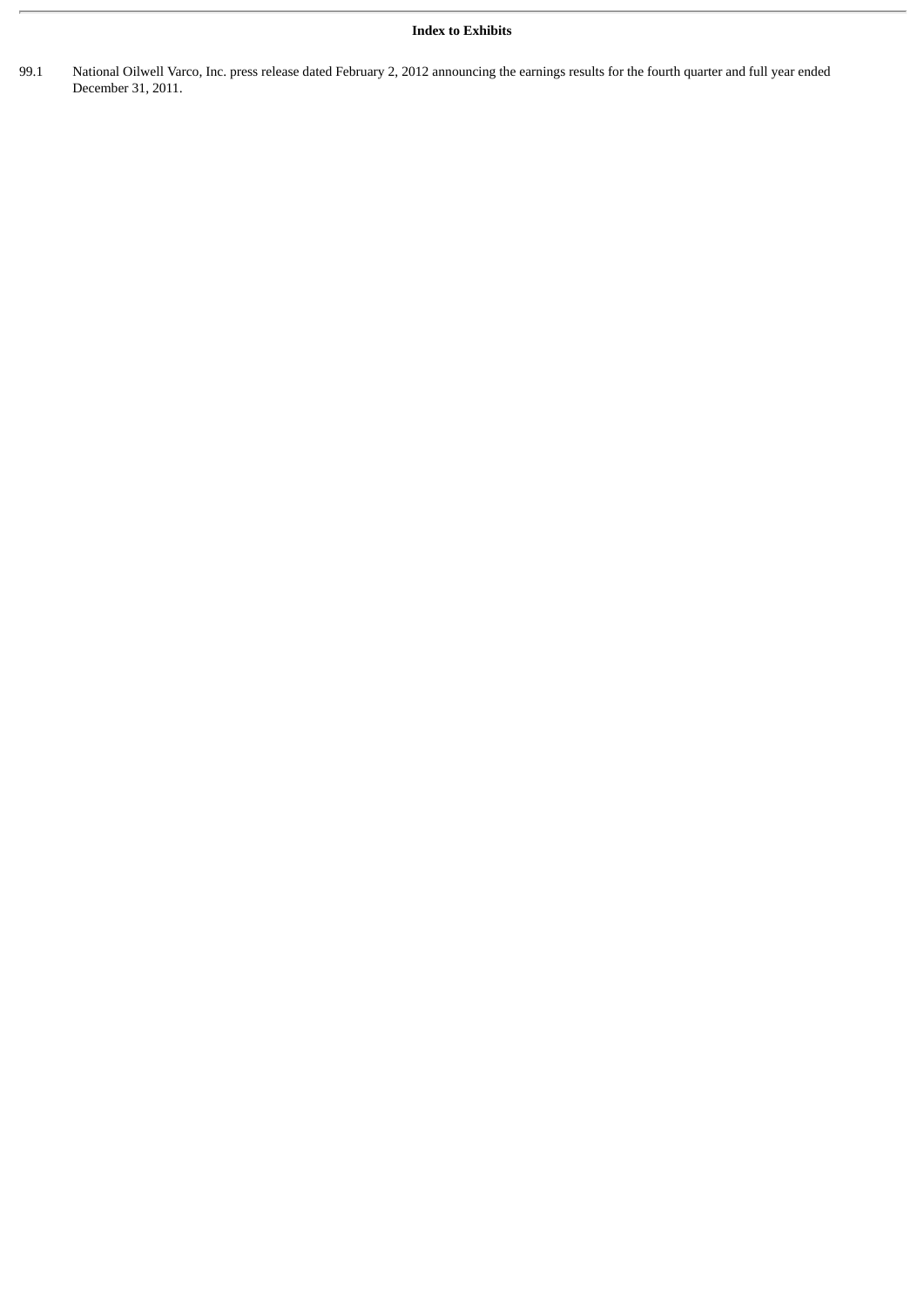**EXHIBIT 99.1**

#### **FOR IMMEDIATE RELEASE**

**NATIONAL OILWELL VARCO** 

#### **NATIONAL OILWELL VARCO ANNOUNCES FOURTH QUARTER AND FULL YEAR 2011 EARNINGS**

**HOUSTON, TX, February 2, 2012 —** National Oilwell Varco, Inc. (NYSE: NOV) today reported that for the fourth quarter ended December 31, 2011 it earned net income of \$574 million, or \$1.35 per fully diluted share. Earnings improved eight percent compared to third quarter of 2011, and improved 30 percent compared to the fourth quarter of 2010. Excluding \$12 million in pre-tax transaction charges in the fourth quarter of 2011, net income was \$583 million, or \$1.37 per fully diluted share, up nine percent from the third quarter of 2011, and up 30 percent from the fourth quarter of 2010, excluding transaction charges from all periods.

Revenues reported for the full year 2011 were \$14.66 billion, and net income was \$1.99 billion, or \$4.70 per fully diluted share. Operating profit for the full year 2011 was \$2.94 billion. Excluding \$41 million in pre-tax transaction charges in 2011, net income was \$2.02 billion, or \$4.77 per fully diluted share, and operating profit was \$2.98 billion or 20.3 percent of sales, for the full year 2011.

Revenues for the fourth quarter increased 14 percent sequentially to \$4.26 billion. Operating profit for the fourth quarter, excluding transaction charges, was \$860 million or 20.2 percent of sales, up 11 percent from the third quarter of 2011. Operating profit flow-through, or the change in operating profit divided by the change in revenue, was 16 percent from the third quarter of 2011 to the fourth quarter of 2011, and was 22 percent from the fourth quarter of 2010 to the fourth quarter of 2011, excluding transaction charges from all periods. The Company's acquisition of Ameron was completed on October 5, 2011 and contributed to its sequential growth in revenues.

Backlog for capital equipment orders for the Company's Rig Technology segment at December 31, 2011 was \$10.16 billion, down one percent from the third quarter of 2011, but double year-earlier levels. New orders during the quarter were \$1.67 billion, reflecting continued good demand for oilfield equipment.

Pete Miller, Chairman, President and CEO of National Oilwell Varco, remarked, "We achieved solid results in 2011. The Company posted record revenues, net income, and orders for capital equipment, which at \$10.8 billion for the year handily beat our previous high of \$7.3 billion. We used the year to focus on efficiency and technology, while continuing to invest for future growth, to position National Oilwell Varco to capitalize on extraordinary opportunities emerging in the oil and gas industry.

We enter 2012 with strong financial resources, \$3.5 billion in cash, a solid backlog, and an experienced team capable of delivering great service and products to our customers. We believe that the oil and gas industry will continue to need to upgrade the world's rig fleet, and we look forward to continuing to help our customers retool their rigs to improve safety, reduce environmental impact, and drive higher efficiency. I thank all of our dedicated employees for their hard work and outstanding execution this year."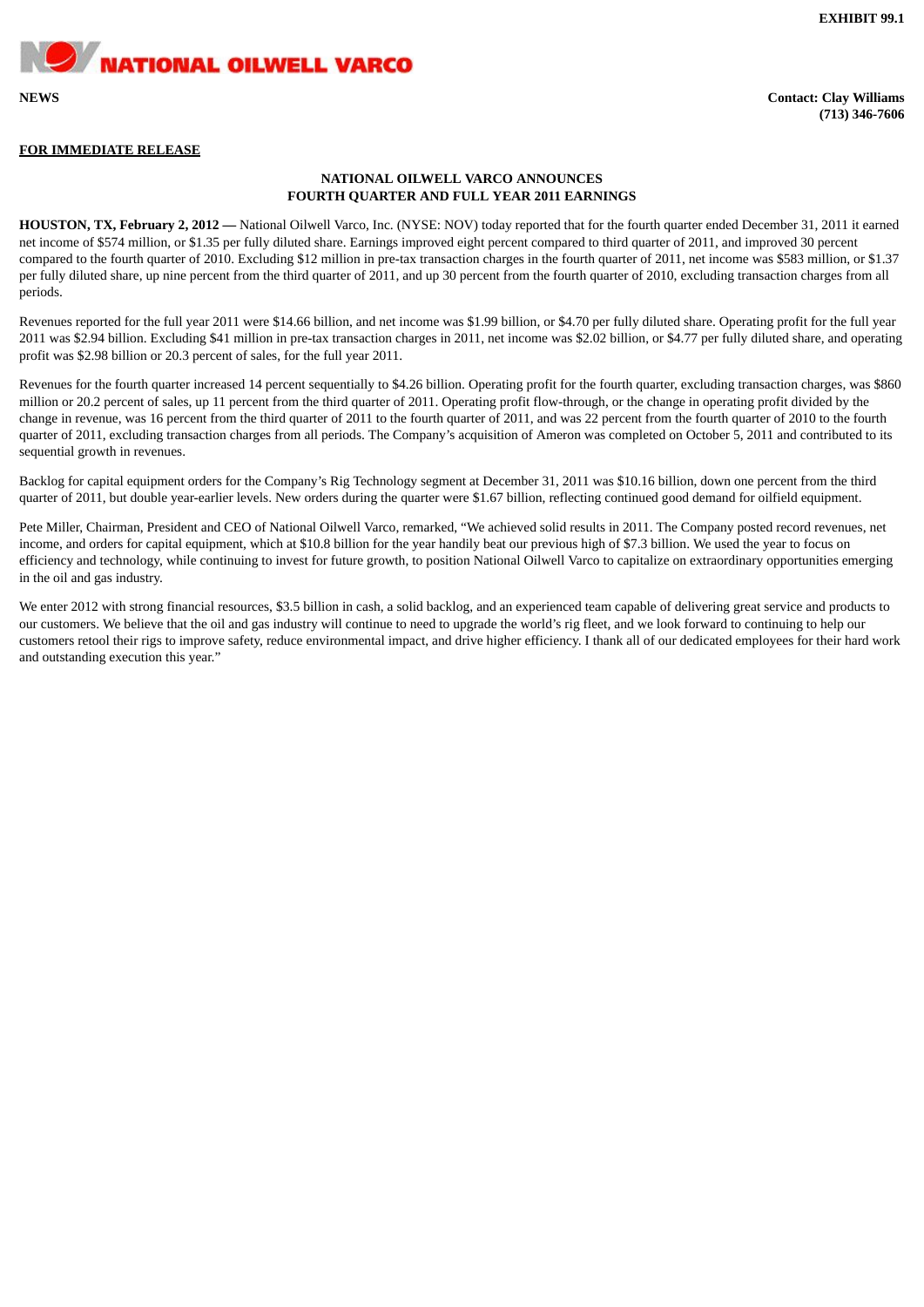#### **Rig Technology**

Fourth quarter revenues for the Rig Technology segment were \$2.32 billion, an increase of 18 percent from the third quarter of 2011 and an increase of 32 percent from the fourth quarter of 2010. Operating profit for this segment was \$603 million, or 26.0 percent of sales, an increase of 14 percent from the third quarter of 2011 and an increase of 20 percent from the fourth quarter of 2010. Sequential operating profit flow-through was 22 percent. Year-over-year operating profit flow-through was 18 percent. Revenue out of backlog for the segment increased 26 percent sequentially and increased 40 percent year-over-year, to \$1.78 billion for the fourth quarter of 2011.

#### **Petroleum Services & Supplies**

Revenues for the fourth quarter of 2011 for the Petroleum Services & Supplies segment were \$1.57 billion, up eight percent compared to third quarter 2011 results and up 38 percent compared to fourth quarter 2010 results. Operating profit was \$301 million, or 19.2 percent of sales, essentially flat from the third quarter of 2011 and an increase of 77 percent from the fourth quarter of 2010. Operating profit flow-through was two percent from the prior quarter, and 30 percent from the fourth quarter of 2010 to the fourth quarter of 2011. Reported fourth quarter results for Petroleum Services & Supplies include the Fiberglass Composite Pipe segment of Ameron from the acquisition date, which contributed \$71 million in revenue to the segment in the quarter.

#### **Distribution & Transmission**

Fourth quarter revenues for the Distribution & Transmission segment were \$560 million, up 17 percent from the third quarter of 2011 and up 32 percent from the fourth quarter of 2010. Fourth quarter operating profit was \$45 million or 8.0 percent of sales. Operating profit flow-through was 10 percent sequentially, and 11 percent from the fourth quarter of 2010 to the fourth quarter of 2011. Reported fourth quarter results for Distribution & Transmission include the Water Transmission and Infrastructure Products segments of Ameron from the acquisition date, which contributed \$70 million in revenue in the quarter.

The Company has scheduled a conference call for February 2, 2012, at 8:00 a.m. Central Time to discuss fourth quarter and 2011 results. The call will be broadcast through the Investor Relations link on National Oilwell Varco's web site at www.nov.com, and a replay will be available on the site for thirty days following the conference. Participants may also join the conference call by dialing **1-800-447-0521 within North America** or **1-847-413-3238 outside of North America** outside of North America five to ten minutes prior to the scheduled start time, and ask for the "National Oilwell Varco Earnings Conference Call."

National Oilwell Varco is a worldwide leader in the design, manufacture and sale of equipment and components used in oil and gas drilling and production operations, the provision of oilfield services, and supply chain integration services to the upstream oil and gas industry.

Statements made in this press release that are forward-looking in nature are intended to be "forward-looking statements" within the meaning of Section 21E of the Securities Exchange Act of 1934 and may involve risks and uncertainties. These statements may differ materially from actual future events or results. Readers are referred to documents filed by National Oilwell Varco with the Securities and Exchange Commission, including the Annual Report on Form 10-K, which identify significant risk factors which could cause actual results to differ from those contained in the forward-looking statements.

- more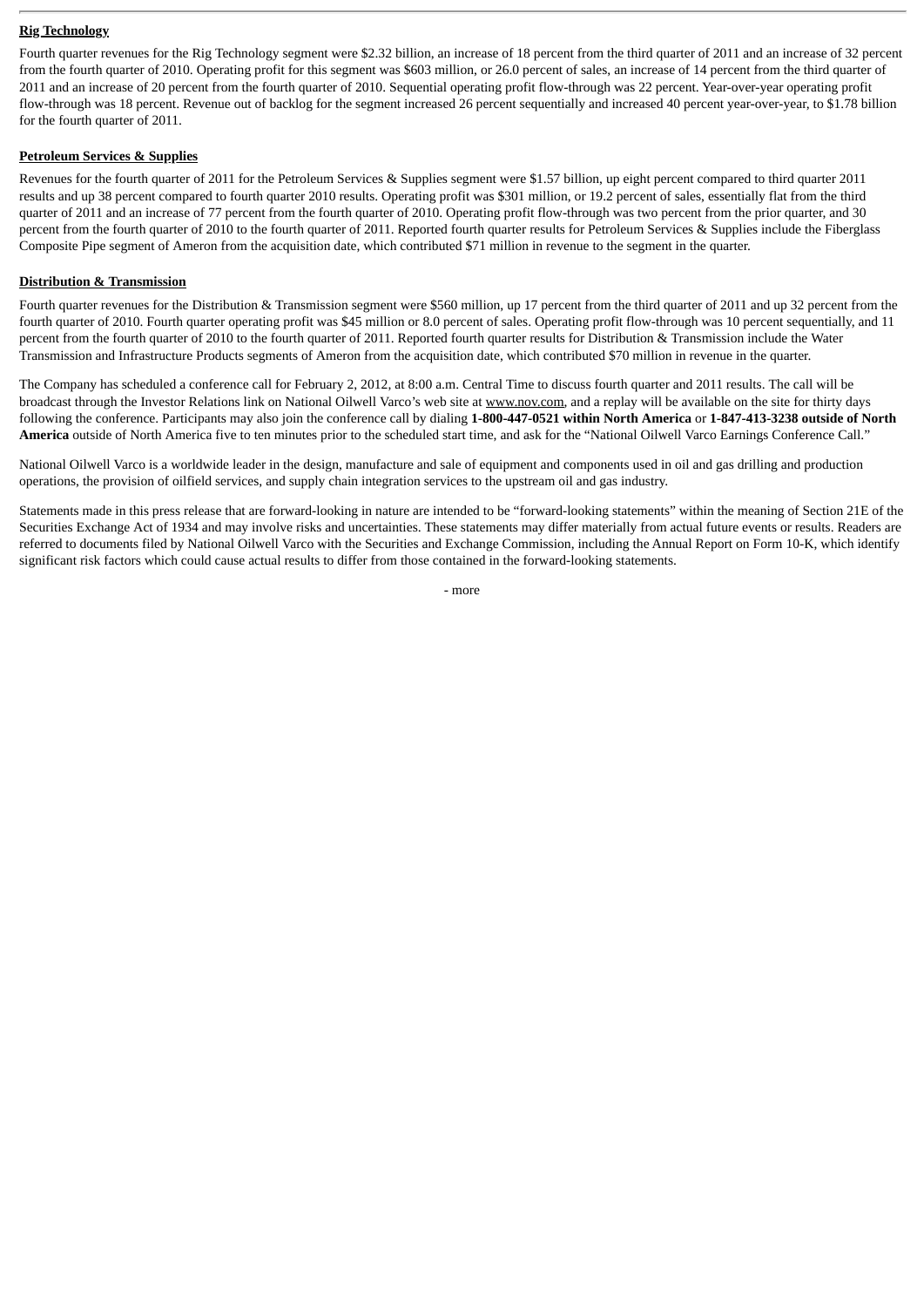#### **NATIONAL OILWELL VARCO, INC. CONSOLIDATED BALANCE SHEETS (In millions, except share data)**

| (Unaudited)<br><b>ASSETS</b><br>Current assets:<br>Cash and cash equivalents<br>$\mathbb{S}$<br>3,535<br>\$<br>3,333<br>3,291<br>2,425<br>Receivables, net<br>3,388<br>4,030<br>Inventories, net<br>Costs in excess of billings<br>593<br>815<br>336<br>Deferred income taxes<br>316<br>325<br>258<br>Prepaid and other current assets<br>10,535<br>12,110<br>Total current assets<br>Property, plant and equipment, net<br>1,840<br>2,445<br>Deferred income taxes<br>267<br>341<br>Goodwill<br>6,151<br>5,790 |
|-----------------------------------------------------------------------------------------------------------------------------------------------------------------------------------------------------------------------------------------------------------------------------------------------------------------------------------------------------------------------------------------------------------------------------------------------------------------------------------------------------------------|
|                                                                                                                                                                                                                                                                                                                                                                                                                                                                                                                 |
|                                                                                                                                                                                                                                                                                                                                                                                                                                                                                                                 |
|                                                                                                                                                                                                                                                                                                                                                                                                                                                                                                                 |
|                                                                                                                                                                                                                                                                                                                                                                                                                                                                                                                 |
|                                                                                                                                                                                                                                                                                                                                                                                                                                                                                                                 |
|                                                                                                                                                                                                                                                                                                                                                                                                                                                                                                                 |
|                                                                                                                                                                                                                                                                                                                                                                                                                                                                                                                 |
|                                                                                                                                                                                                                                                                                                                                                                                                                                                                                                                 |
|                                                                                                                                                                                                                                                                                                                                                                                                                                                                                                                 |
|                                                                                                                                                                                                                                                                                                                                                                                                                                                                                                                 |
|                                                                                                                                                                                                                                                                                                                                                                                                                                                                                                                 |
|                                                                                                                                                                                                                                                                                                                                                                                                                                                                                                                 |
| 4,073<br>Intangibles, net<br>4,103                                                                                                                                                                                                                                                                                                                                                                                                                                                                              |
| Investment in unconsolidated affiliates<br>386<br>391                                                                                                                                                                                                                                                                                                                                                                                                                                                           |
| 78<br>Other assets<br>55                                                                                                                                                                                                                                                                                                                                                                                                                                                                                        |
| 25,515<br>\$<br>\$<br>23,050                                                                                                                                                                                                                                                                                                                                                                                                                                                                                    |
| <b>LIABILITIES AND STOCKHOLDERS' EQUITY</b>                                                                                                                                                                                                                                                                                                                                                                                                                                                                     |
| Current liabilities:                                                                                                                                                                                                                                                                                                                                                                                                                                                                                            |
| \$<br>$\mathfrak{S}$<br>901<br>Accounts payable<br>628                                                                                                                                                                                                                                                                                                                                                                                                                                                          |
| <b>Accrued liabilities</b><br>2,376<br>2,105                                                                                                                                                                                                                                                                                                                                                                                                                                                                    |
| Billings in excess of costs<br>865<br>511                                                                                                                                                                                                                                                                                                                                                                                                                                                                       |
| Current portion of long-term debt and short-term borrowings<br>351<br>373                                                                                                                                                                                                                                                                                                                                                                                                                                       |
| Accrued income taxes<br>709<br>468                                                                                                                                                                                                                                                                                                                                                                                                                                                                              |
| Deferred income taxes<br>214<br>451                                                                                                                                                                                                                                                                                                                                                                                                                                                                             |
| Total current liabilities<br>5,416<br>4,536                                                                                                                                                                                                                                                                                                                                                                                                                                                                     |
| 514<br>Long-term debt<br>159                                                                                                                                                                                                                                                                                                                                                                                                                                                                                    |
| Deferred income taxes<br>1,885<br>1,852                                                                                                                                                                                                                                                                                                                                                                                                                                                                         |
| Other liabilities<br>360<br>253                                                                                                                                                                                                                                                                                                                                                                                                                                                                                 |
| <b>Total liabilities</b><br>7,787<br>7,188                                                                                                                                                                                                                                                                                                                                                                                                                                                                      |
| Commitments and contingencies                                                                                                                                                                                                                                                                                                                                                                                                                                                                                   |
| Stockholders' equity:                                                                                                                                                                                                                                                                                                                                                                                                                                                                                           |
| Common stock - par value \$.01; 423,900,601 and 421,141,751 shares issued and outstanding at December 31, 2011                                                                                                                                                                                                                                                                                                                                                                                                  |
| and December 31, 2010<br>$\overline{4}$<br>4                                                                                                                                                                                                                                                                                                                                                                                                                                                                    |
| Additional paid-in capital<br>8,535<br>8,353                                                                                                                                                                                                                                                                                                                                                                                                                                                                    |
| Accumulated other comprehensive (loss) income<br>(23)<br>91                                                                                                                                                                                                                                                                                                                                                                                                                                                     |
| 9,103<br>Retained earnings<br>7,300                                                                                                                                                                                                                                                                                                                                                                                                                                                                             |
| 17,619<br>15,748<br>Total National Oilwell Varco stockholders' equity                                                                                                                                                                                                                                                                                                                                                                                                                                           |
| Noncontrolling interests<br>109<br>114                                                                                                                                                                                                                                                                                                                                                                                                                                                                          |
| 15,862<br>Total stockholders' equity<br>17,728                                                                                                                                                                                                                                                                                                                                                                                                                                                                  |
| $\sqrt{2}$<br>25,515<br>\$<br>23,050                                                                                                                                                                                                                                                                                                                                                                                                                                                                            |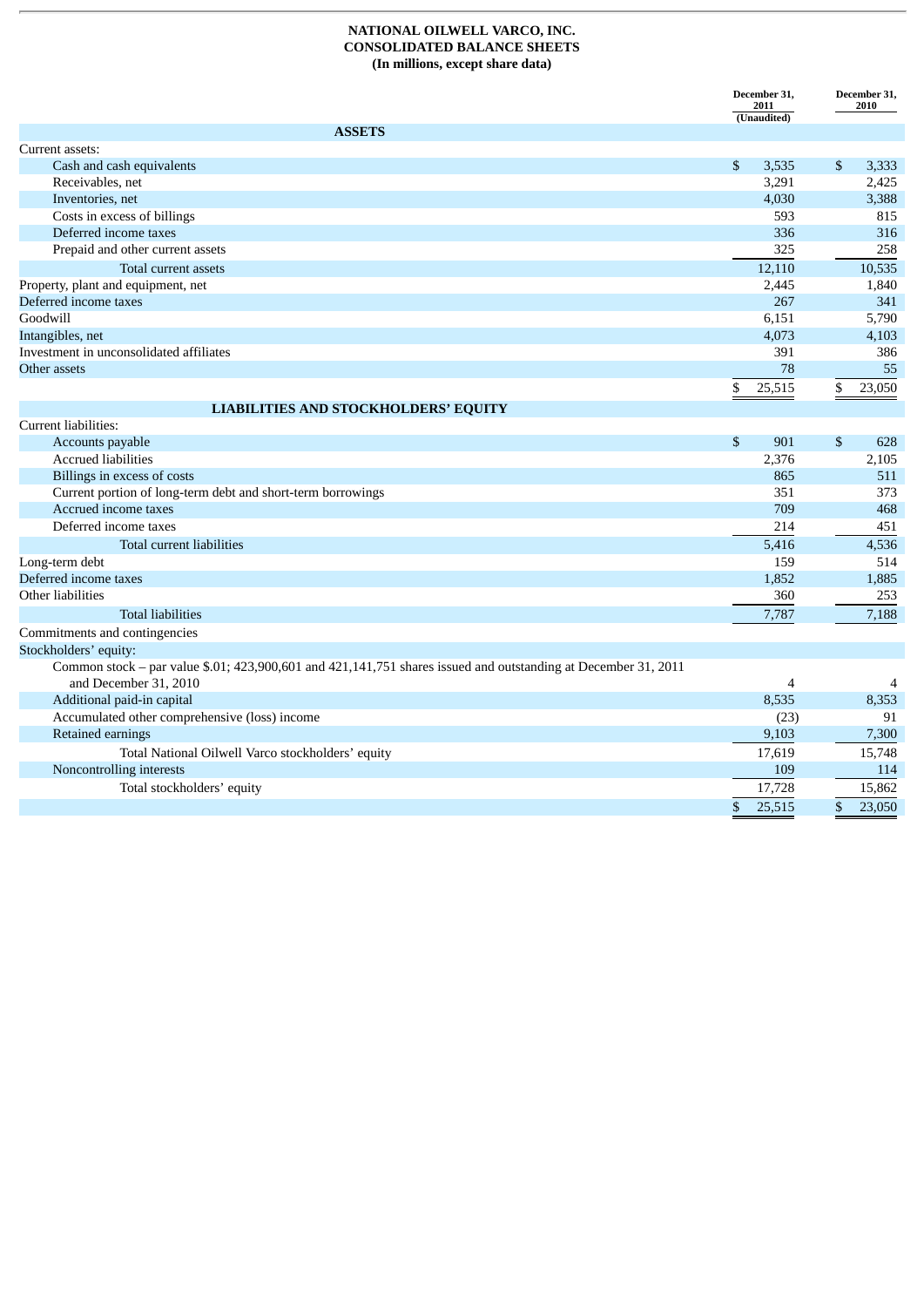#### **NATIONAL OILWELL VARCO, INC. CONSOLIDATED STATEMENTS OF INCOME (Unaudited) (In millions, except per share data)**

|                                                   |           | <b>Three Months Ended</b>    | <b>Years Ended</b> |       |              |            |  |
|---------------------------------------------------|-----------|------------------------------|--------------------|-------|--------------|------------|--|
|                                                   |           | December 31<br>September 30, |                    |       | December 31. |            |  |
|                                                   | 2011      | 2010                         |                    | 2011  | 2011         | 2010       |  |
| <b>Revenue:</b><br>Rig Technology                 | \$2,316   | \$1,757                      | \$                 | 1,970 | \$7,788      | \$6,965    |  |
| Petroleum Services & Supplies                     | 1,570     | 1,137                        |                    | 1,460 | 5,654        | 4,182      |  |
| Distribution & Transmission                       | 560       | 423                          |                    | 480   | 1,873        | 1,546      |  |
| Eliminations                                      | (187)     | (145)                        |                    | (170) | (657)        | (537)      |  |
| Total revenue                                     | 4,259     | 3,172                        |                    | 3,740 | 14,658       | 12,156     |  |
| Gross profit                                      | 1,287     | 998                          |                    | 1,170 | 4,538        | 3,850      |  |
| Gross profit %                                    | 30.2%     | 31.5%                        |                    | 31.3% | 31.0%        | 31.7%      |  |
| Selling, general, and administrative              | 427       | 373                          |                    | 392   | 1,560        | 1,385      |  |
| Other costs                                       | 12        |                              |                    | 6     | 41           | 45         |  |
| Operating profit                                  | 848       | 624                          |                    | 772   | 2,937        | 2,420      |  |
| Interest and financial costs                      | (9)       | (12)                         |                    | (8)   | (40)         | (50)       |  |
| Interest income                                   | 5.        | $\overline{4}$               |                    | 5     | 18           | 13         |  |
| Equity income in unconsolidated affiliates        | 12        | 14                           |                    | 11    | 46           | 36         |  |
| Other income (expense), net                       | (13)      | (7)                          |                    |       | (39)         | (22)       |  |
| Income before income taxes                        | 843       | 623                          |                    | 780   | 2,922        | 2,397      |  |
| Provision for income taxes                        | 270       | 186                          |                    | 252   | 937          | 738        |  |
| Net income                                        | 573       | 437                          |                    | 528   | 1,985        | 1,659      |  |
| Net loss attributable to noncontrolling interests | (1)       | (3)                          |                    | (4)   | (9)          | (8)        |  |
| Net income attributable to Company                | 574<br>\$ | 440<br>\$                    | \$                 | 532   | \$1,994      | \$1,667    |  |
| Net income attributable to Company per share:     |           |                              |                    |       |              |            |  |
| <b>Basic</b>                                      | \$1.36    | \$1.05                       | \$                 | 1.26  | 4.73<br>\$   | 3.99       |  |
| <b>Diluted</b>                                    | \$1.35    | \$1.05                       | \$                 | 1.25  | \$<br>4.70   | \$<br>3.98 |  |
| Weighted average shares outstanding:              |           |                              |                    |       |              |            |  |
| <b>Basic</b>                                      | 422       | 418                          |                    | 422   | 422          | 417        |  |
| Diluted                                           | 425       | 421                          |                    | 425   | 424          | 419        |  |
|                                                   |           |                              |                    |       |              |            |  |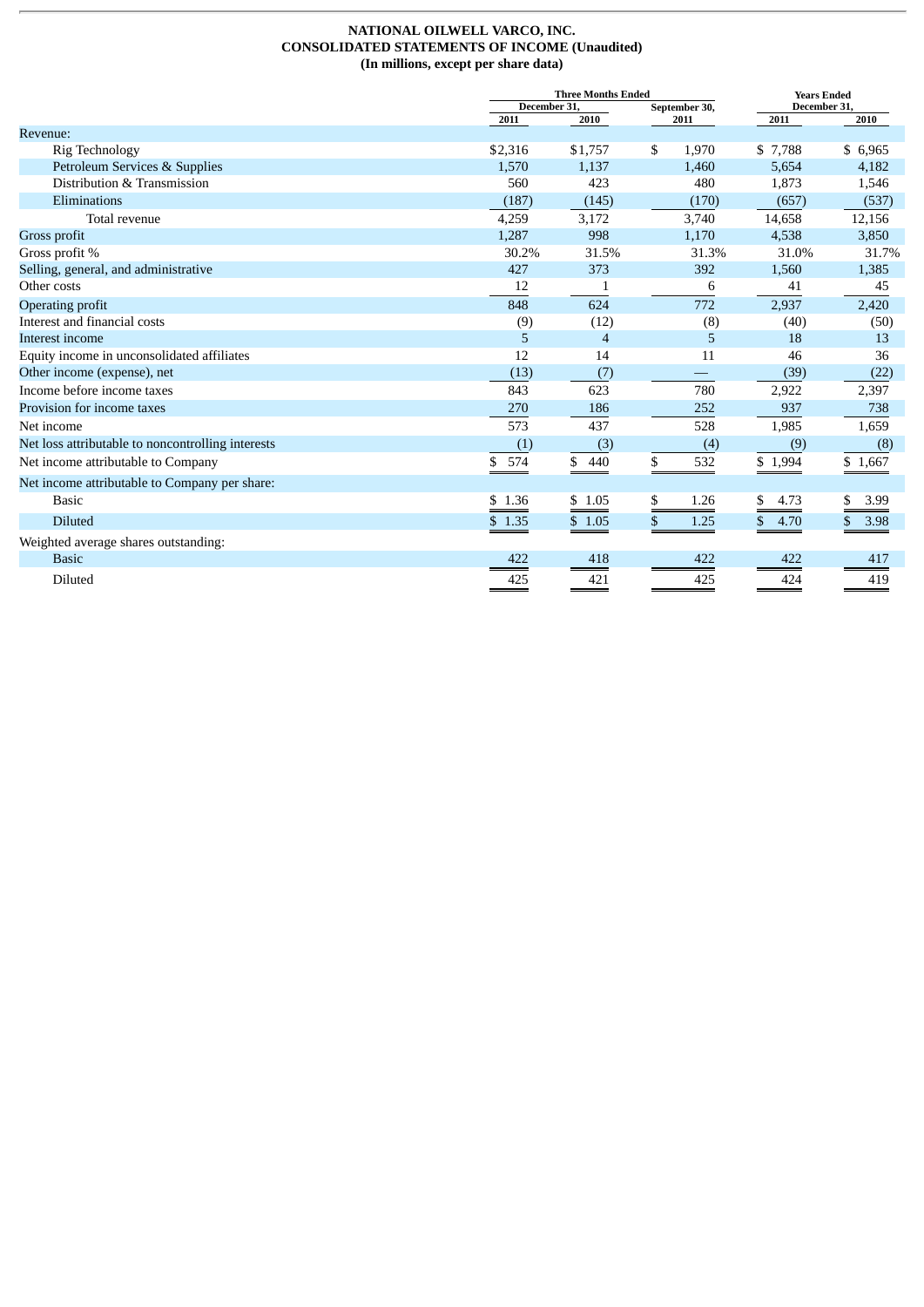#### **NATIONAL OILWELL VARCO, INC. OPERATING PROFIT – AS ADJUSTED SUPPLEMENTAL SCHEDULE (Unaudited) (In millions)**

|                                               |              | <b>Three Months Ended</b> | <b>Years Ended</b> |       |              |          |
|-----------------------------------------------|--------------|---------------------------|--------------------|-------|--------------|----------|
|                                               | December 31, |                           | September 30,      |       | December 31, |          |
|                                               | 2011         | 2010                      |                    | 2011  | 2011         | 2010     |
| Revenue:                                      |              |                           |                    |       |              |          |
| Rig Technology                                | \$2,316      | \$1,757                   | \$                 | 1,970 | \$7,788      | \$ 6,965 |
| Petroleum Services & Supplies                 | 1,570        | 1,137                     |                    | 1,460 | 5,654        | 4,182    |
| Distribution & Transmission                   | 560          | 423                       |                    | 480   | 1,873        | 1,546    |
| Eliminations                                  | (187)        | (145)                     |                    | (170) | (657)        | (537)    |
| Total revenue                                 | \$4,259      | \$3,172                   | \$                 | 3,740 | \$14,658     | \$12,156 |
| Operating profit:                             |              |                           |                    |       |              |          |
| Rig Technology                                | \$<br>603    | \$<br>501                 | \$                 | 528   | \$2,070      | \$2,071  |
| Petroleum Services & Supplies                 | 301          | 170                       |                    | 299   | 1,095        | 585      |
| Distribution & Transmission                   | 45           | 30                        |                    | 37    | 136          | 78       |
| Unallocated expenses and eliminations         | (89)         | (76)                      |                    | (86)  | (323)        | (269)    |
| Total operating profit (before other costs)   | 860<br>\$    | \$<br>625                 | \$                 | 778   | \$ 2,978     | \$2,465  |
| Operating profit %:                           |              |                           |                    |       |              |          |
| Rig Technology                                | 26.0%        | 28.5%                     |                    | 26.8% | 26.6%        | 29.7%    |
| Petroleum Services & Supplies                 | 19.2%        | 15.0%                     |                    | 20.5% | 19.4%        | 14.0%    |
| Distribution & Transmission                   | 8.0%         | 7.1%                      |                    | 7.7%  | 7.3%         | 5.0%     |
| Other unallocated                             |              |                           |                    |       |              |          |
| Total operating profit % (before other costs) | 20.2%        | 19.7%                     |                    | 20.8% | 20.3%        | 20.3%    |